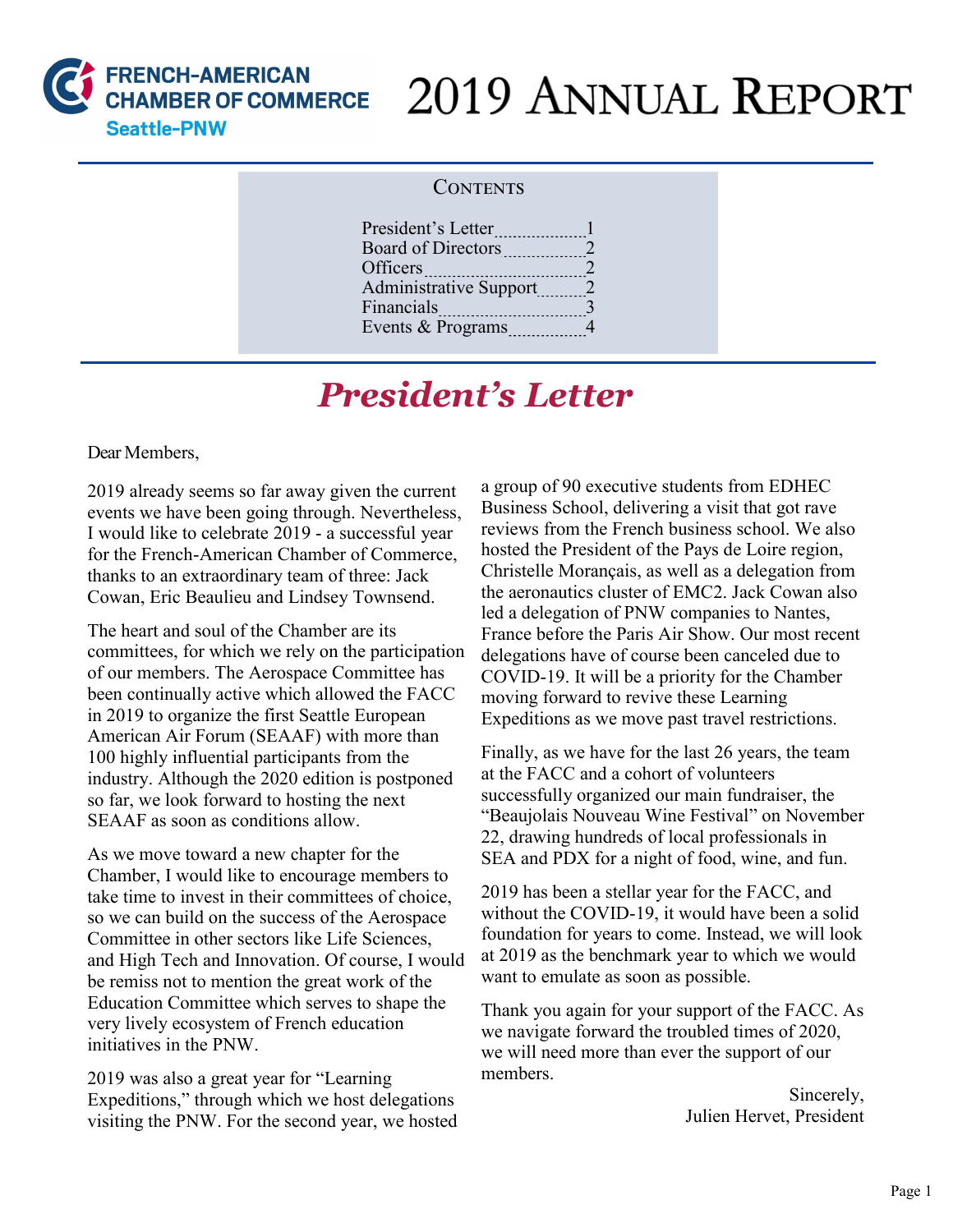

# 2019 ANNUAL REPORT

### —— **BOARD OF DIRECTORS** ——

**Julien Acis**  DAHER

**Michael Bangue-Tandet**  The Boeing Company

**Eric Beaulieu** FACC-PNW

**Jacques Boiroux** Jacques & Company

**Lea Benitah-Bouchard** Stoel Rives

**Kathleen Brunner**  Wilson Sonsini Goodrich Rosati

**Andrew Clark** blueEnergy Group

**Hélène Costa de Beauregard**  Independent

**Jack A. Cowan**  FACC-PNW

**Laurent Debuire**  Zodiac Aerospace

**Alain Durand** TEAGUE

**Digna Faber** Air France-KLM

**Jean-François Heitz**  Private Investor

**Julien Hervet**  L'Experience Paris | Cépaé

**Jean-Michel Hillion**  SAFRAN

**Virginia Joplin** Verbio Group

**Jennifer Mace**  Clark Nuber

**Alex Oh** Juno Therapeutics **Ben Orillon** French-American School of Puget Sound

**Aymeric Prieur** Starbucks Corporation

**Louis Scott de Martinville**  Microsoft Corporation

**Vahé Torossian**  Microsoft EMEA

**Jean-Pierre Ustal** The Boeing Company

**John Walsh**  US Bank

**Eric Wambre** Benaroya Research Institute

**Linda Witt** Fédération Nationale des Alliances Françaises

## —— **OFFICERS** ——

**President**  Julien Hervet

**Executive Vice President** Jean-Michel Hillion

**Vice President, Portland** Linda Witt

> **Secretary** Kathleen Brunner

**Treasurer** Aymeric Prieur

**Assistant Treasurer** Delphine Lemarchand

#### —— **ADMINISTRATIVE SUPPORT** ——

**Executive Director** Jack A. Cowan

**Deputy Director** Eric Beaulieu

**Operations Coordinators** Alex Baldwin, *Jan - March* Lindsey Townsend, *March - Dec.*

**Interns & Volunteers** Marine Dambrine, Etienne Delage, Baptiste Giacometti, Yasmeen Pelayo, Pierric Reynaud, Marion Rousseau,,Amirouche Sadi, & Sydney Winstead

**Legal Counsel** Colton Carothers, Perkins Coie LLP

#### **Committee Chairs**

Marion Desmazières, *High-Tech* Barbara Grenier, *Education* Jean-Michel Hillion, *Aerospace* Sylvie Joseph-Julien, *Le Networking* Huguette Marsicano, *Le Networking* Linda Witt, *Networking PDX* Greg Rousselot, *Life Sciences*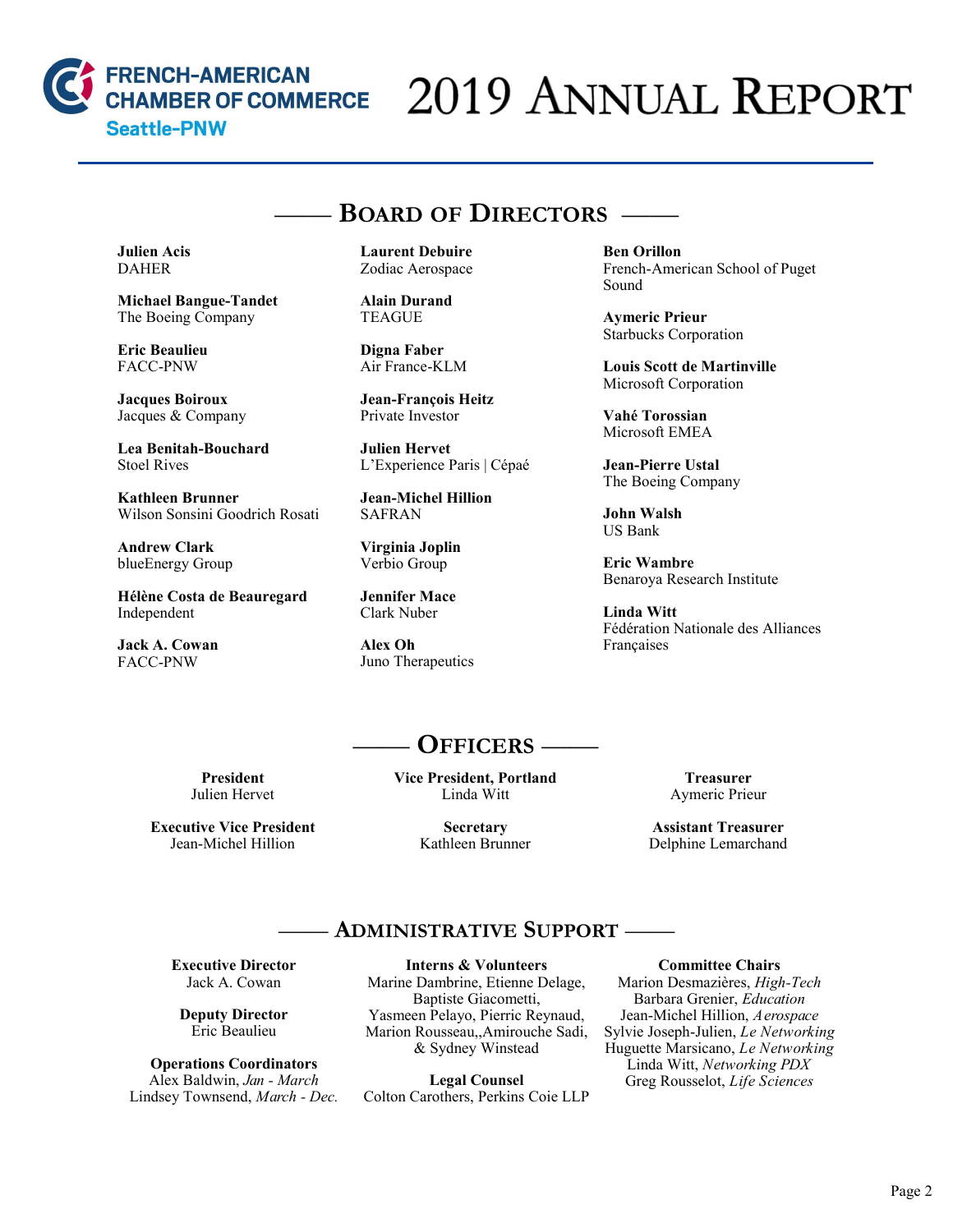

# FRENCH-AMERICAN<br>CHAMBER OF COMMERCE 2019 ANNUAL REPORT

#### **FACC 2019, 2018 & 2017 Financials**

#### **Statement of Activities (P&L) in USD: Fiscal Year - January 1 through December 31**

|                                                                         | 2019    | 2018    | 2017    |
|-------------------------------------------------------------------------|---------|---------|---------|
| Revenues/Expenses                                                       |         |         |         |
| Revenue                                                                 |         |         |         |
| Advertising                                                             | 2,680   | 2,625   | 2,400   |
| Membership Dues                                                         | 42,525  | 45,750  | 42,700  |
| Net Events Income (Sea 90%, PDX 10%<br>inc Annual Mtg)                  | 51,165  | 56,880  | 49,783  |
| Net Programs Portland                                                   | 8,227   | 2,372   | 1,675   |
| Net Programs Seattle                                                    | (612)   | 20      | 1,016   |
| Professional Services Income                                            | 14,400  | 14,400  | 14,400  |
| Net Trade Services                                                      | 77,470  | 68,126  | 25,884  |
| <b>Total Income</b>                                                     | 195,855 | 190,173 | 137,858 |
| Expenses                                                                |         |         |         |
| Bank/Credit Card Merchant Service Fees<br>Employee Expenses incl Health | 1,860   | 2,167   | 1,511   |
| Insurance                                                               | 126,238 | 98,407  | 87,221  |
| Liability Insurance<br>Office Supplies & Postage & Dues & Li-           | 943     | 1,402   | 581     |
| cense                                                                   | 6,271   | 2,263   | 2,112   |
| Parking                                                                 | 3,353   | 651     | 262     |
| Bookkeeping/Accounting Fees                                             | 7,192   | 6,257   | 6,500   |
| Computer Expenses (Maintenance)                                         | 12,495  | 17,591  | 14,771  |
| Rental Space & Storage                                                  | 14,310  | 14,009  | 12,854  |
| Telephone                                                               | 7,328   | 4,923   | 3,432   |
| Travel & Entertainment                                                  | 16,461  | 16,246  | 5,745   |
| <b>Total Expenses</b>                                                   | 196,451 | 163,916 | 134,989 |
| Net Income                                                              | (596)   | 26,257  | 2,869   |
| Change in Net Assets                                                    |         |         |         |
| <b>Bank Balances</b>                                                    | 83,556  | 68,453  | 71,147  |
| <b>Accounts Receivable</b>                                              | 398     | 383     | 2,768   |
| Other Current Assets                                                    | 17,590  | 9,864   | 186     |
| <b>Total Assets</b>                                                     | 101,544 | 78,700  | 74,101  |
| Liabilities                                                             | 50,588  | 27,148  | 48,806  |
| Net Assets<br><b>Unrestricted Balance</b>                               | 51,552  | 25,295  | 22,426  |
| Net Income                                                              | (596)   | 26,257  | 2,869   |
| <b>Total Net Assets</b>                                                 | 50,956  | 51,552  | 25,295  |
| <b>Liabilities &amp; Net Assets</b>                                     | 101,544 | 78,700  | 74,101  |